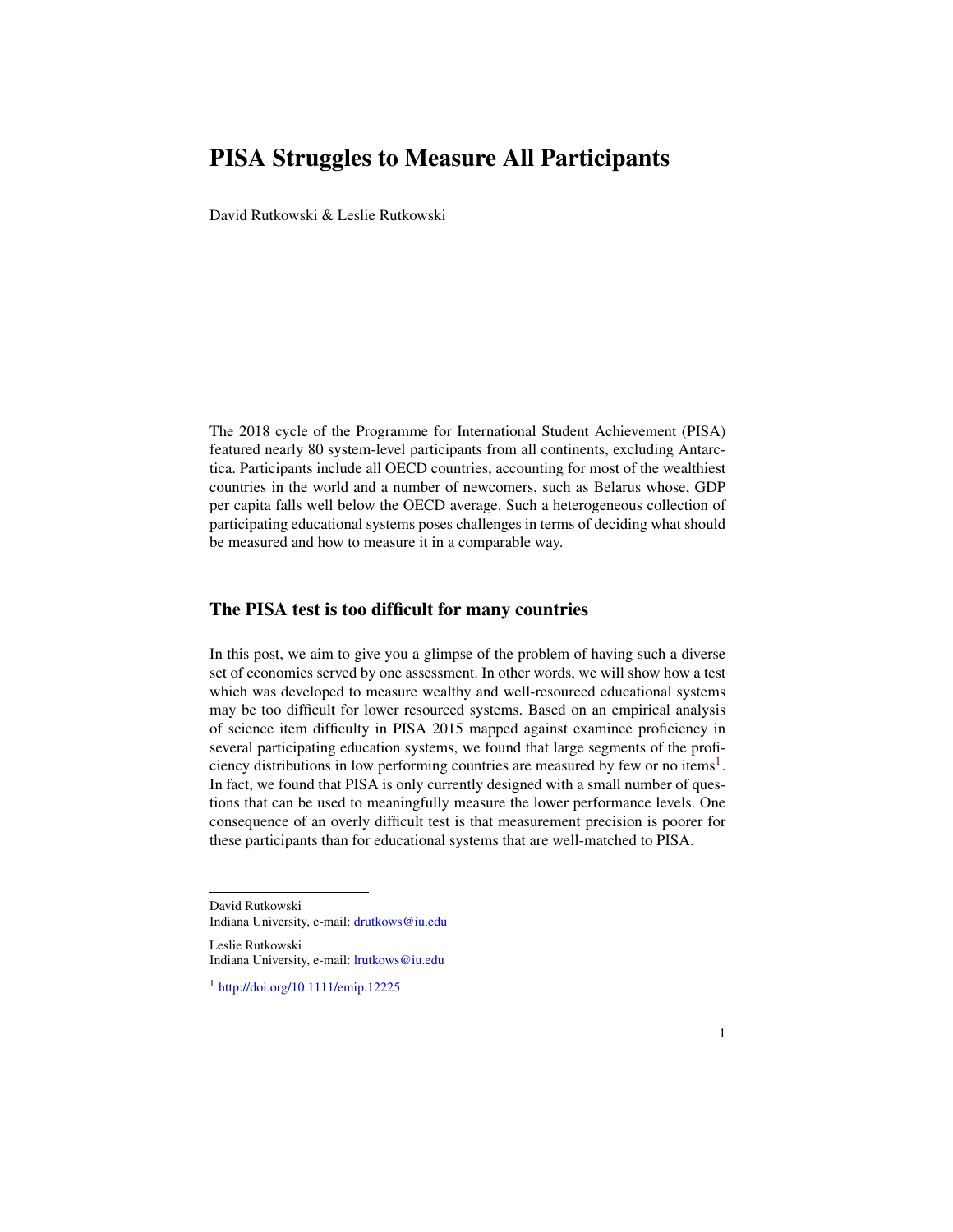

Fig. 1 Empirical proficiency distributions by educational systems.

Fig. 2 Empirical item difficulty distribution for PISA 2015 science domain.



Figure 1 shows the standardized proficiency distributions across education systems participating in PISA 2015 (science domain). To highlight distribution differences across these educational systems, means that fall within half a standard deviation of the PISA science mean are marked in black. Distributions in gray exhibit means that are more than one half a standard deviation from the PISA average.

Figure 2 shows the distribution of item locations (or difficulty), which are on the same scale as achievement (represented in Figure 1). Figure 2 shows a high concentration of items, centered about zero, with far less representation away from this center point, suggesting that educational systems that differ meaningfully from zero will be measured by fewer items.

In other work we have shown that in some low performing countries more than half the population are not given items aimed at measuring their ability levels. In other words, PISA is not measuring low performing systems well<sup>[2](#page-1-0)</sup>. Although, we are hopeful that as PISA moves to an adaptive design, that these issues can be ame-

<span id="page-1-0"></span><sup>2</sup> <http://doi.org/10.1080/0969594X.2019.1577219>